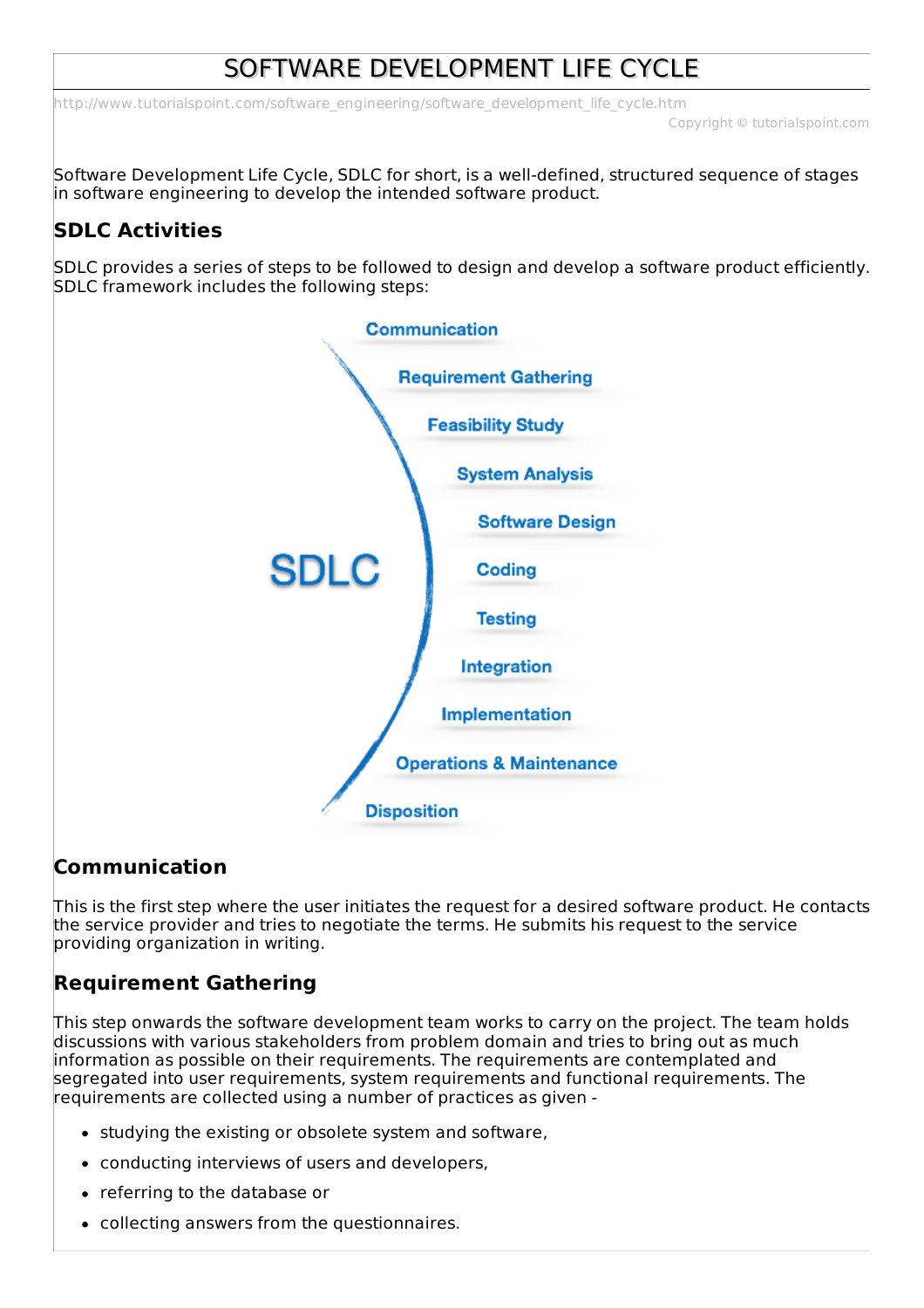# **Feasibility Study**

After requirement gathering, the team comes up with a rough plan of software process. At this step the team analyzes if a software can be made to fulfill all requirements of the user and if there is any possibility of software being no more useful. It is found out, if the project is financially, practically and technologically feasible for the organization to take up. There are many algorithms available, which help the developers to conclude the feasibility of a software project.

## **System Analysis**

At this step the developers decide a roadmap of their plan and try to bring up the best software model suitable for the project. System analysis includes Understanding of software product limitations, learning system related problems or changes to be done in existing systems beforehand, identifying and addressing the impact of project on organization and personnel etc. The project team analyzes the scope of the project and plans the schedule and resources accordingly.

### **Software Design**

Next step is to bring down whole knowledge of requirements and analysis on the desk and design the software product. The inputs from users and information gathered in requirement gathering phase are the inputs of this step. The output of this step comes in the form of two designs; logical design and physical design. Engineers produce meta-data and data dictionaries, logical diagrams, data-flow diagrams and in some cases pseudo codes.

# **Coding**

This step is also known as programming phase. The implementation of software design starts in terms of writing program code in the suitable programming language and developing error-free executable programs efficiently.

## **Testing**

An estimate says that 50% of whole software development process should be tested. Errors may ruin the software from critical level to its own removal. Software testing is done while coding by the developers and thorough testing is conducted by testing experts at various levels of code such as module testing, program testing, product testing, in-house testing and testing the product at user's end. Early discovery of errors and their remedy is the key to reliable software.

#### **Integration**

Software may need to be integrated with the libraries, databases and other program*s*. This stage of SDLC is involved in the integration of software with outer world entities.

#### **Implementation**

This means installing the software on user machines. At times, software needs post-installation configurations at user end. Software is tested for portability and adaptability and integration related issues are solved during implementation.

#### **Operation and Maintenance**

This phase confirms the software operation in terms of more efficiency and less errors. If required, the users are trained on, or aided with the documentation on how to operate the software and how to keep the software operational. The software is maintained timely by updating the code according to the changes taking place in user end environment or technology. This phase may face challenges from hidden bugs and real-world unidentified problems.

#### **Disposition**

As time elapses, the software may decline on the performance front. It may go completely obsolete or may need intense upgradation. Hence a pressing need to eliminate a major portion of the system arises. This phase includes archiving data and required software components, closing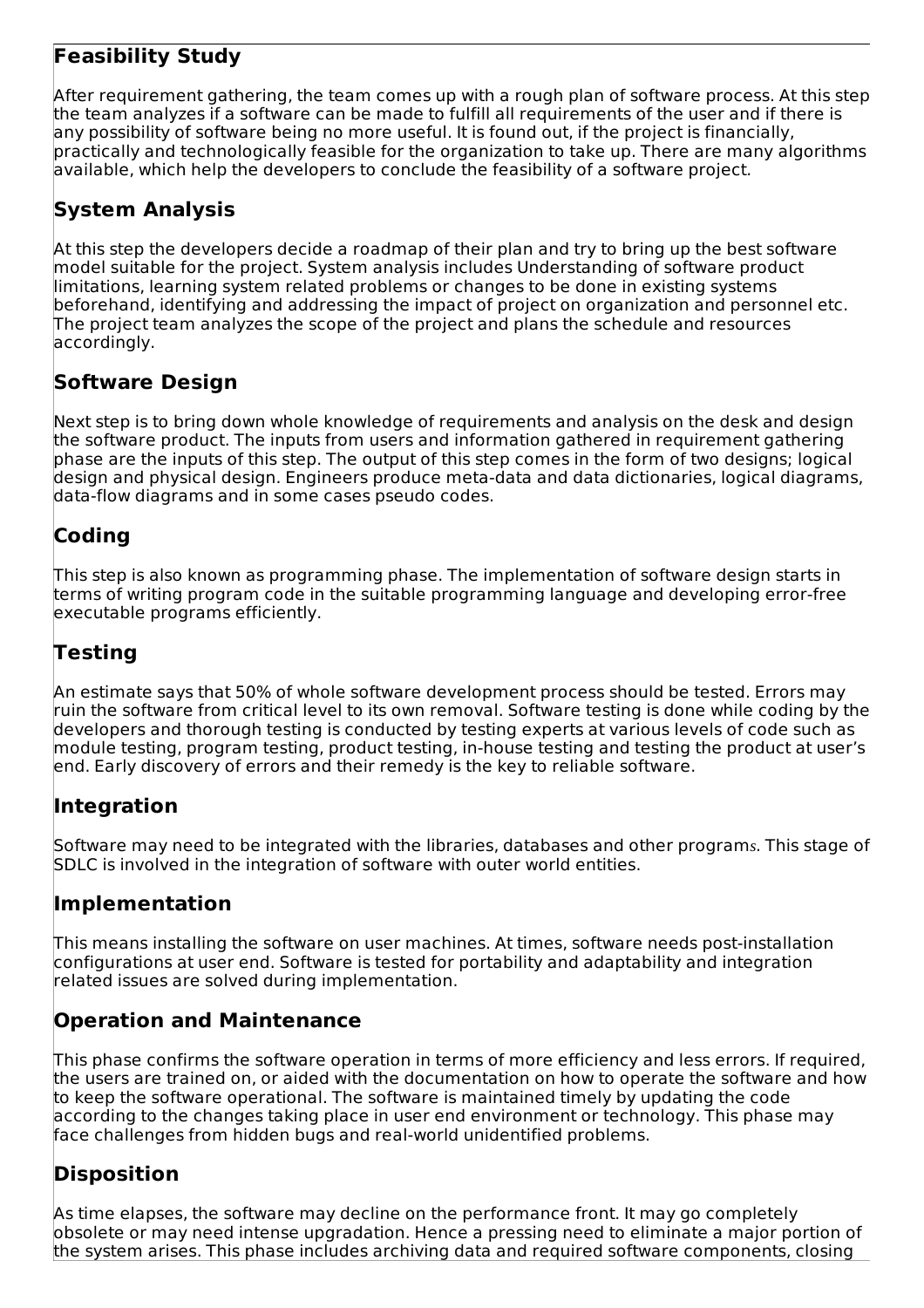down the system, planning disposition activity and terminating system at appropriate end-ofsystem time.

#### **Software Development Paradigm**

The software development paradigm helps developer to select a strategy to develop the software. A software development paradigm has its own set of tools, methods and procedures, which are expressed clearly and defines software development life cycle. A few of software development paradigms or process models are defined as follows:

## **Waterfall Model**

Waterfall model is the simplest model of software development paradigm. It says the all the phases of SDLC will function one after another in linear manner. That is, when the first phase is finished then only the second phase will start and so on.



This model assumes that everything is carried out and taken place perfectly as planned in the previous stage and there is no need to think about the past issues that may arise in the next phase. This model does not work smoothly if there are some issues left at the previous step. The sequential nature of model does not allow us go back and undo or redo our actions.

This model is best suited when developers already have designed and developed similar software in the past and are aware of all its domains.

# **Iterative Model**

This model leads the software development process in iterations. It projects the process of development in cyclic manner repeating every step after every cycle of SDLC process.

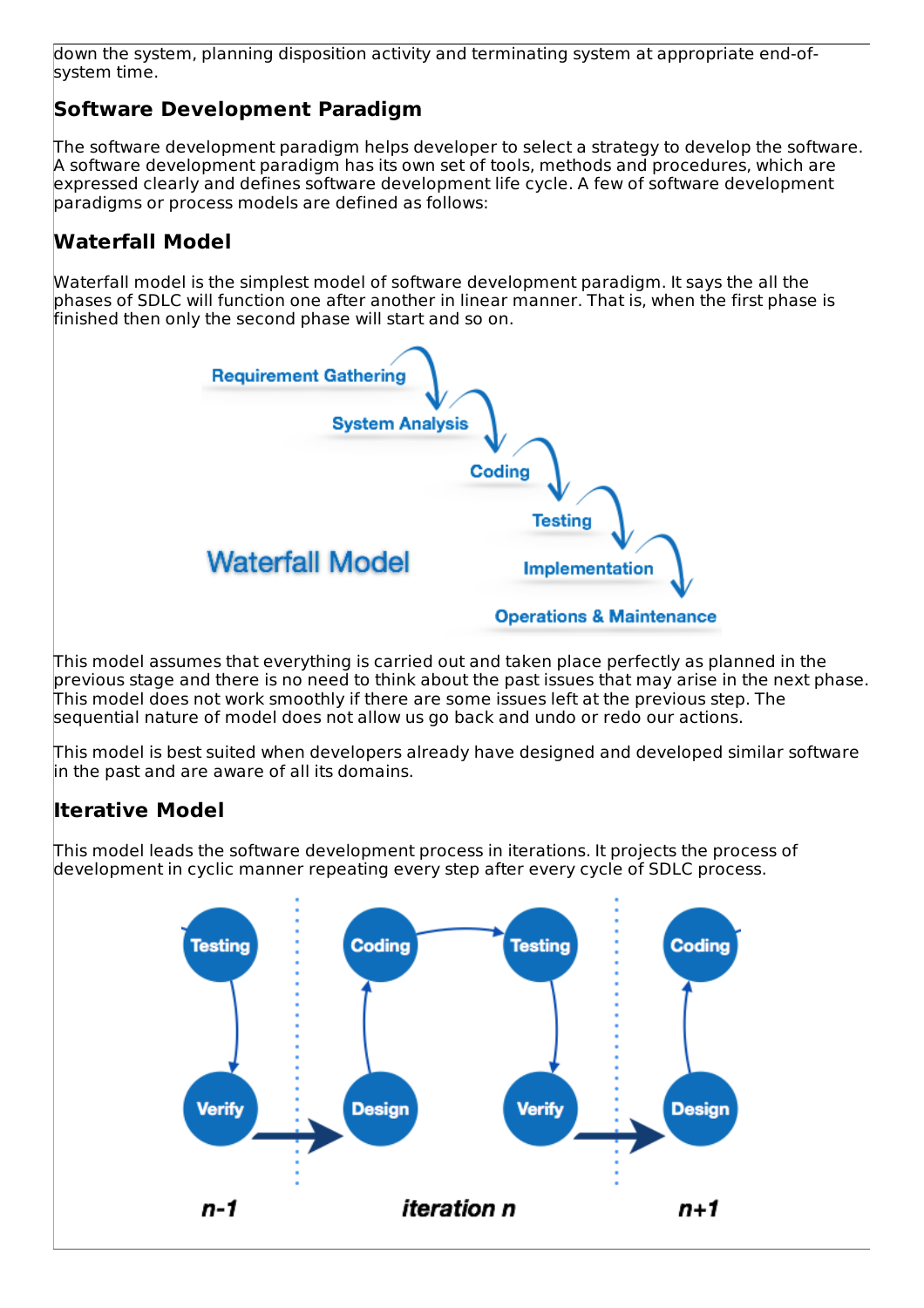The software is first developed on very small scale and all the steps are followed which are taken into consideration. Then, on every next iteration, more features and modules are designed, coded, tested and added to the software. Every cycle produces a software, which is complete in itself and has more features and capabilities than that of the previous one.

After each iteration, the management team can do work on risk management and prepare for the next iteration. Because a cycle includes small portion of whole software process, it is easier to manage the development process but it consumes more resources.

# **Spiral Model**

Spiral model is a combination of both, iterative model and one of the SDLC model. It can be seen as if you choose one SDLC model and combine it with cyclic process *iterativemodel*.



This model considers risk, which often goes un-noticed by most other models. The model starts with determining objectives and constraints of the software at the start of one iteration. Next phase is of prototyping the software. This includes risk analysis. Then one standard SDLC model is used to build the software. In the fourth phase of the plan of next iteration is prepared.

# **V – model**

The major drawback of waterfall model is we move to the next stage only when the previous one is finished and there was no chance to go back if something is found wrong in later stages. V-Model provides means of testing of software at each stage in reverse manner.